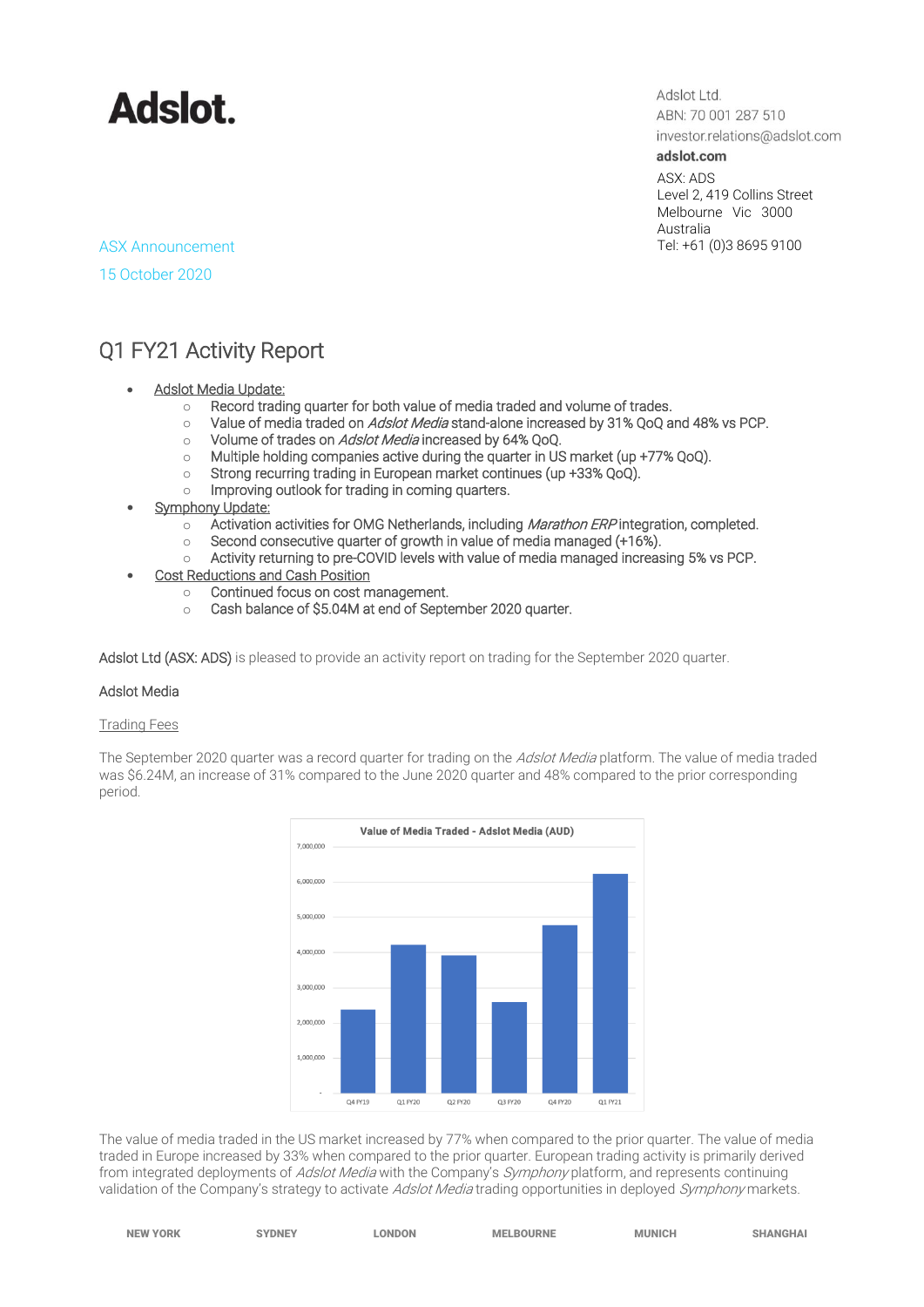### Volume of Trades

The total number of trades from all advertisers across the September 2020 quarter was 465, representing a 64% increase QoQ. This represents a record number of quarterly trades.



### Agency (Buyer) Update

During the September 2020 quarter, the Company made continued progress toward its goal of scaled trading on the Adslot Media platform in key markets including the US and UK. In particular the quarter saw:

- Successful activation and first trades for *Orion*, part of the Interpublic Group (IPG). This followed the activation of fellow IPG agency Matterkind (formerly Cadreon) in the June 2020 quarter;
- Trading in the US market from multiple holding companies;
- High levels of engagement with individual account / advertiser teams across multiple US agencies;
- The commencement of pilot activity for an additional holding company in the UK;
- Indications from brands of a return of advertising budgets from the December 2020 quarter;
- Consistent and repeat trading at scale in Europe using the integrated Adslot Media Symphony solution; and,
- Developing use cases for trade-enabled agencies and large retailers.

The Company continues to progress on its core strategic objective of executing and activating Master Service Agreements (MSAs) with the six largest global media agency holding companies. In summary, the Company's status with these six holding companies is as follows:

- Formal MSAs in place with three of the six largest global media agency holding companies;
- An active interim trading agreement with a fourth holding company;
- Pilot activity currently underway with a fifth holding company which is expected to successfully conclude in October 2020; and,
- Limited initial discussions with the remaining sixth holding company.

Subsequent to the September 2020 quarter, the Company announced that it had executed an MSA with Evergreen Trading, a US based independent media trading organisation specialising in trade-enabled media solutions. Trading under this MSA has already commenced.

### **Outlook**

The Company anticipates continued growth in Adslot Media trading in the December 2020 quarter, and into calendar  $2021$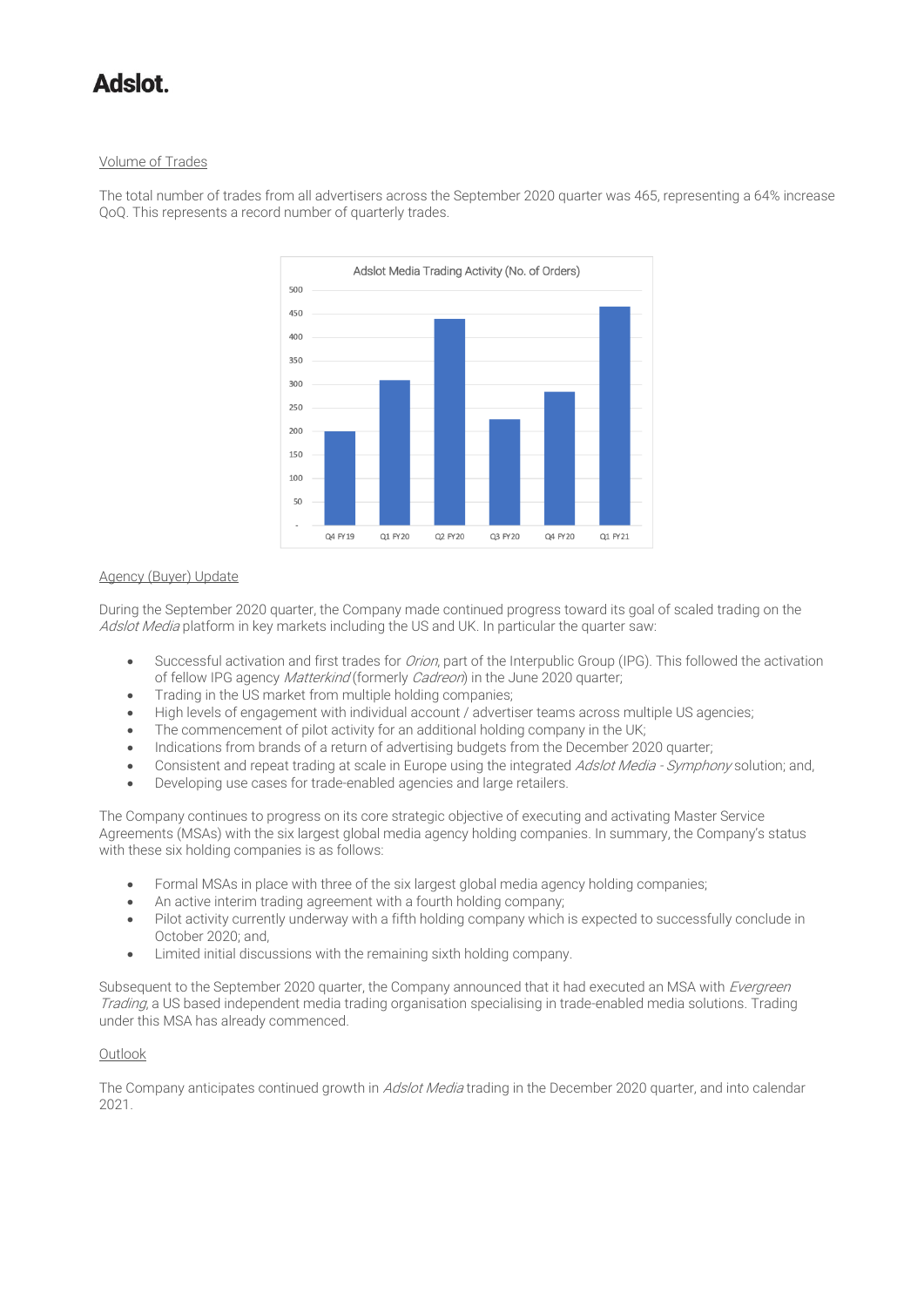### Publisher (Seller) Update

During the September 2020 quarter, the Company continued to add additional premium publishers to the Adslot Media marketplace around the world. Prominent publishers added to the marketplace during the quarter included:

- Times of India the largest English-speaking newspaper in India with over 500m monthly users;
- Leaf Group a US consumer internet company that operates brands including Well+Good and Livestrong.com; • Rainbow Media Holdings – an operator of US based cable networks including AMC Networks, IFC and BBC
- America; and, ScienceMag – the journal of the American Association for the Advancement of Science which reaches millions of students, educators and government agencies.

### Symphony Update

The Company recently announced that it had successfully deployed the Symphony platform for Omnicom Media Group (OMG) in the Netherlands. This represented the first deployment of Symphony for OMG, and was also the first to utilise the integration between *Symphony* and the *Marathon ERP* solution. The Company believes that this integration and the associated partnership with Kalin Setterberg Data AB will drive further adoption of Symphony in markets across Europe in coming years.

During the September 2020 quarter, the Company saw continued growth in the annualised value of media managed by the Symphony platform. Total annualised media spend managed by Symphony for the September 2020 quarter was \$6.77 Billion, an increase of 16% when compared to the June 2020 quarter.

Notably, the annual value of media spend managed increased by 5% when compared to the prior corresponding period. This represents an effective recovery of the decline in spend related to the impacts COVID-19 in the March 2020 quarter. The value of media traded in each of the three largest deployed markets (China, India and Australia), increased when compared to the prior corresponding period.



Note: Annualised Media Spend is calculated by multiplying the quarter's media spend by 4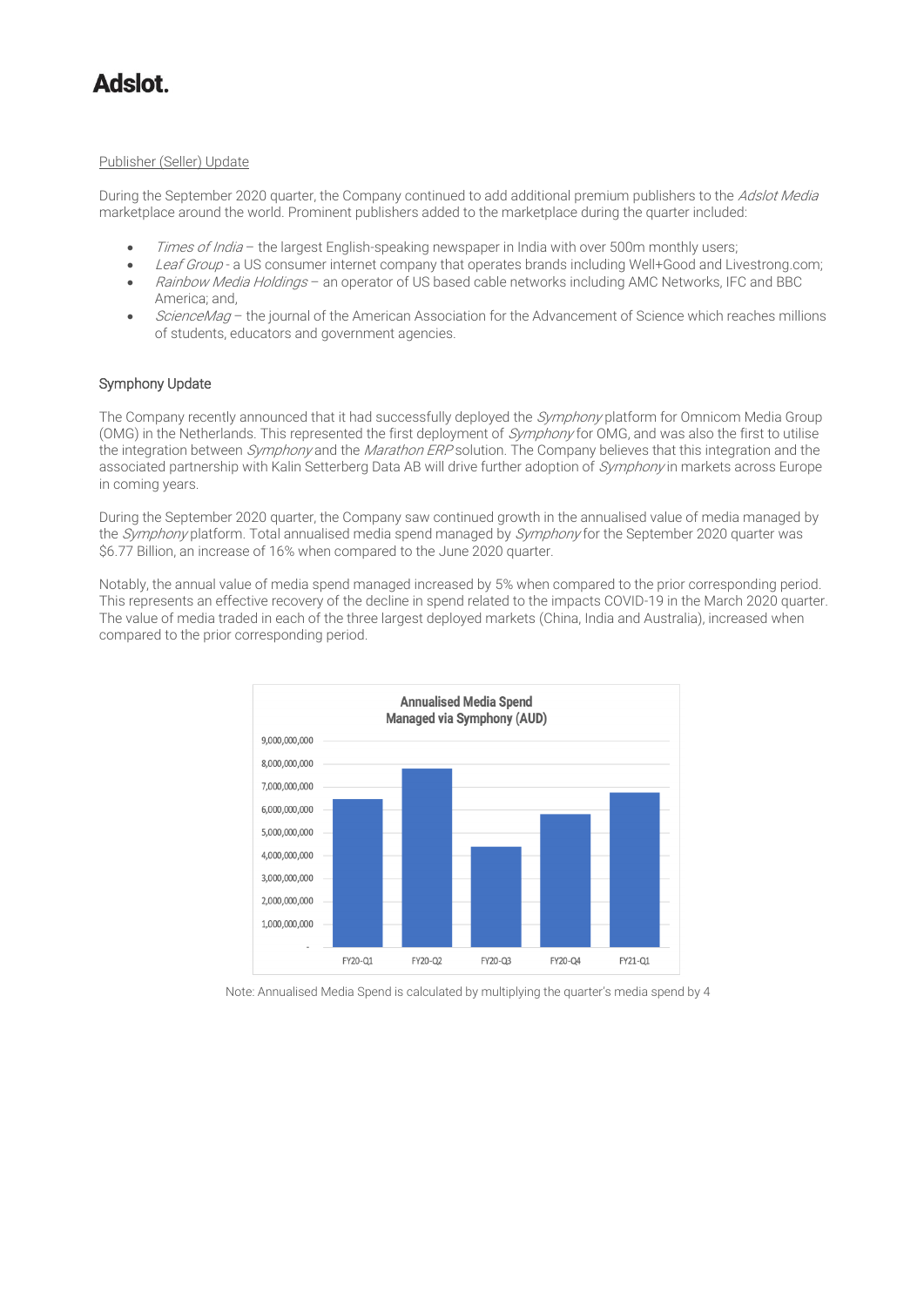### Quarterly Cashflow Commentary

Cash inflows from operating activities roughly equaled cash outflows from operating activities for the September 2020 quarter (net \$0.04M), a \$0.95M (104%) improvement from the previous quarter (June 2020 quarter: \$0.91M net cash outflow).

Cash receipts from customers for the September 2020 quarter were \$2.87M, a decrease of \$0.98M or 25% on the previous quarter's receipts of \$3.85M.

In response to the potential impact of COVID-19 on the Group, the following employee cost reductions were implemented in the September 2020 quarter:

- The Chairman and non-executive directors waived all fees;
- 15% salary reduction for the CEO and CFO (30% reduction in the prior quarter);
- up to 12.5% salary reductions across employees earning above a minimum threshold (up to 25% reduction in the prior quarter); and
- freeze on all salary increases.

While employee salaries increased in the September 2020 quarter, at \$2.43M, employment costs were \$0.10M / 4% down on the prior quarter across Staff Costs (\$0.06M) and Intellectual Property (\$0.04m).

Outgoing cash payments during the quarter at \$4.40M were \$1.86M or 30% lower than the previous quarter, primarily due to lower publisher payments (\$1.34M decrease) and a reduction in working capital expenditure (\$0.37M savings across travel, entertainment and rent reductions). The operating cash outflow included related party costs of \$0.07M for directors' remuneration, representing payments made to the CEO.

The Company received \$0.53M in Grant receipts in the September 2020 quarter made up of:

- \$0.46M JobKeeper payments and
- \$0.07M ATO Boost Payment.

Cash at the end of the September 2020 quarter was \$5.04M.

Due to the impact of the COVID-19 pandemic on operations, the Company expects to receive the Job Keeper 2.0 allowance for 29 Australian employees and an additional \$0.03M ATO Boost Payment in the December 2020 quarter.

Employee salaries will return to 100% in the December 2020 quarter and director fees for non-executive directors will also resume in the December 2020 quarter.

The Company will submit the FY2020 R&D claim in the December 2020 quarter. A \$1.7M cash receipt from the R&D Rebate Scheme is expected to be received in either the December 2020 or March 2021 quarter.

- END -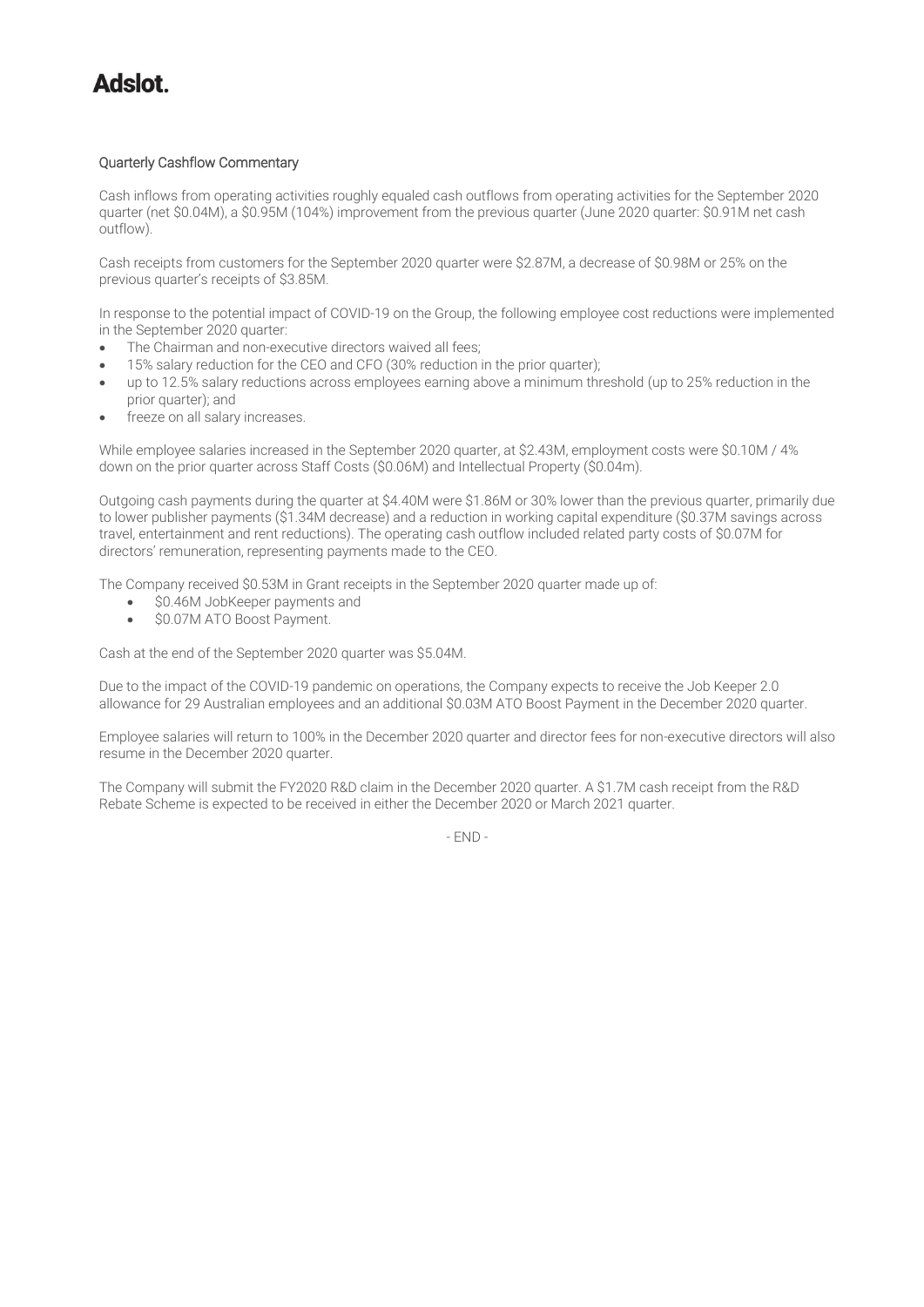For further enquiries, please contact:

Ben Dixon<br>
Chief Executive Officer<br>
Chief Einancial Officer<br>
Chief Financial Officer Chief Executive Officer<br>Adslot Limited Adslot Limited<br>
investor.relations@adslot.com<br>
investor.relatio

About Adslot

[investor.relations@adslot.com](mailto:info@adslot.com.au) investor.relations@adslot.com

Adslot's mission is to automate the trading of forward guaranteed display advertising, referred to as automated guaranteed. Our leading technology is a purpose built, global media trading platform. Adslot benefits a global community of media buyers and sellers, including media agencies, publishers and advertisers, by providing trading efficiencies and effectiveness made possible only via technology, and by doing so the basis on which the \$80B online display advertising industry will realise its full growth potential.

Adslot is a global organisation with operations in North America, Europe and Asia Pacific and is headquartered in Australia.

### Future performance

This Announcement contains certain references to forecasts, estimates, assumptions and other forward-looking statements and statements regarding the intent, belief or current expectations of The Company. The words "likely", "expect", "aim", "should", "could", "may", "anticipate", "predict", "believe", "plan" and other similar expressions are intended to identify forward-looking statements. Forwardlooking statements, opinions and estimates provided in this Announcement are based on assumptions and contingencies which are subject to change without notice, as are statements about market and industry trends, which are based on interpretations of current market conditions. Forward-looking statements are provided as a general guide only and should not be relied upon as an indication or guarantee of future performance. This Announcement contains such statements, which are subject to risk factors associated with an investment in The Company. The Company believes that these statements are reasonable, but they may be affected by a range of variables which could cause actual results or trends to differ materially. Forward-looking statements involve known and unknown risks, uncertainties and assumptions and other important factors that could cause actual results, performance or achievements of The

Company to be materially different from future results, performances or achievements expressed or implied by such statements. Readers are cautioned not to place undue reliance on these forward-looking statements, which speak only as of the date of this Announcement.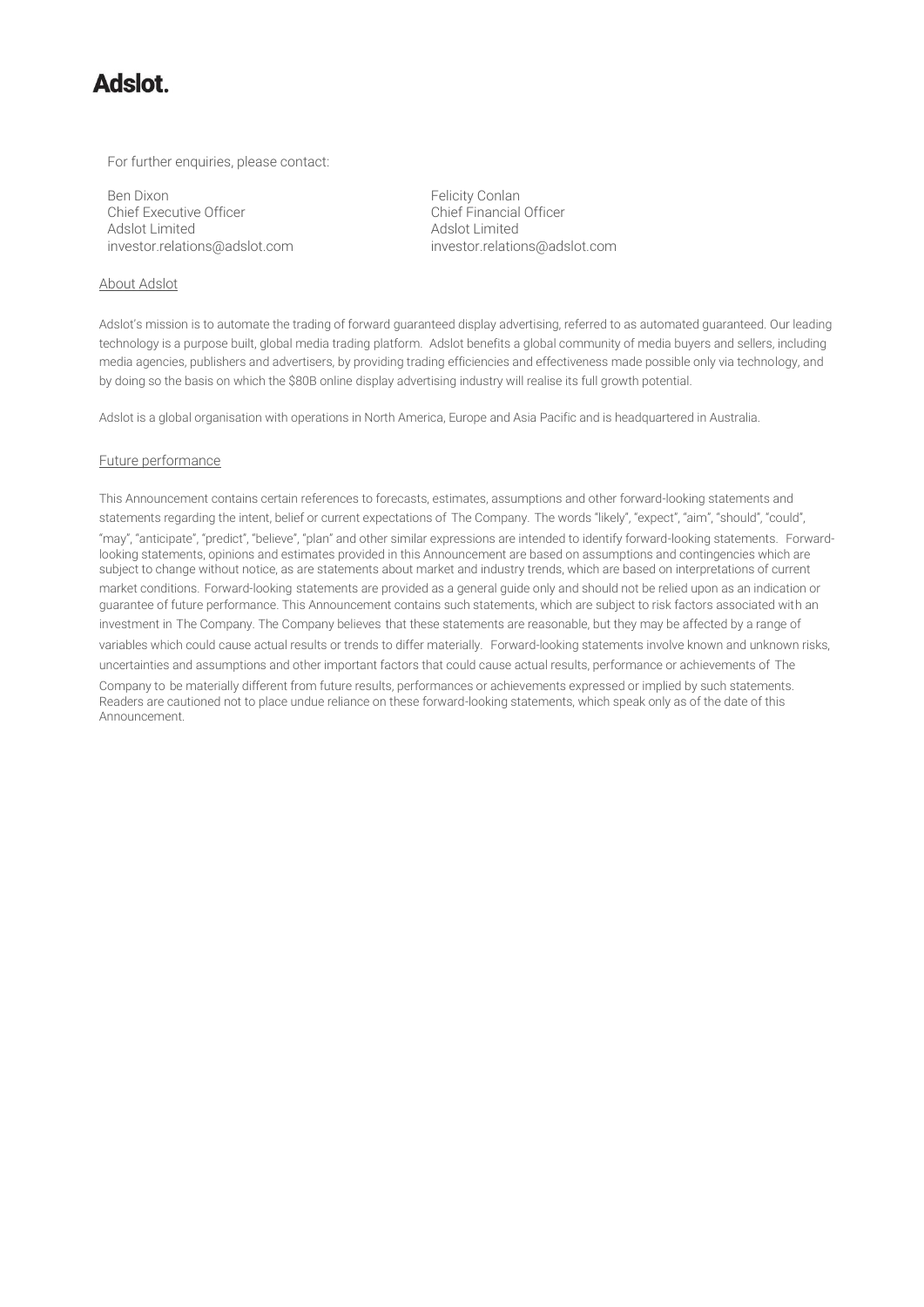## **Appendix 4C**

## **Quarterly cash flow report for entities subject to Listing Rule 4.7B**

| Name of entity |                                   |
|----------------|-----------------------------------|
| ADSLOT LTD     |                                   |
|                |                                   |
| <b>ABN</b>     | Quarter ended ("current quarter") |

|     | <b>Consolidated statement of cash flows</b>       | <b>Current quarter</b><br>\$A'000 | Year to date (3)<br>months)<br>\$A'000 |
|-----|---------------------------------------------------|-----------------------------------|----------------------------------------|
| 1.  | Cash flows from operating activities              |                                   |                                        |
| 1.1 | Receipts from customers                           | 2,869                             | 2,869                                  |
| 1.2 | Payments for                                      |                                   |                                        |
|     | staff costs<br>(a)                                | (1,583)                           | (1, 583)                               |
|     | research and development<br>(b)                   |                                   |                                        |
|     | publishers<br>(c)                                 | (1, 161)                          | (1, 161)                               |
|     | other cost of sales<br>(d)                        | (300)                             | (300)                                  |
|     | advertising and marketing<br>(e)                  | (1)                               | (1)                                    |
|     | other working capital/overheads<br>(f)            | (295)                             | (295)                                  |
| 1.3 | Dividends received (see note 3)                   |                                   |                                        |
| 1.4 | Interest received                                 | 5                                 | 5                                      |
| 1.5 | Interest and other costs of finance paid          | (33)                              | (33)                                   |
| 1.6 | Income taxes paid                                 |                                   |                                        |
| 1.7 | Government grants and tax incentives              | 534                               | 534                                    |
| 1.8 | Other (provide details if material)               |                                   |                                        |
| 1.9 | Net cash from / (used in) operating<br>activities | 36                                | 36                                     |

| 2.  |     | Cash flows from investing activities |       |       |
|-----|-----|--------------------------------------|-------|-------|
| 2.1 |     | Payments to acquire or for:          |       |       |
|     | (a) | entities                             | -     |       |
|     | (b) | businesses                           |       |       |
|     | (C) | property, plant and equipment        |       |       |
|     | (d) | investments                          |       |       |
|     | (e) | intellectual property                | (843) | (843) |
|     | (f) | other non-current assets             |       |       |

ASX Listing Rules Appendix 4C (17/07/20) Page 1 + See chapter 19 of the ASX Listing Rules for defined terms.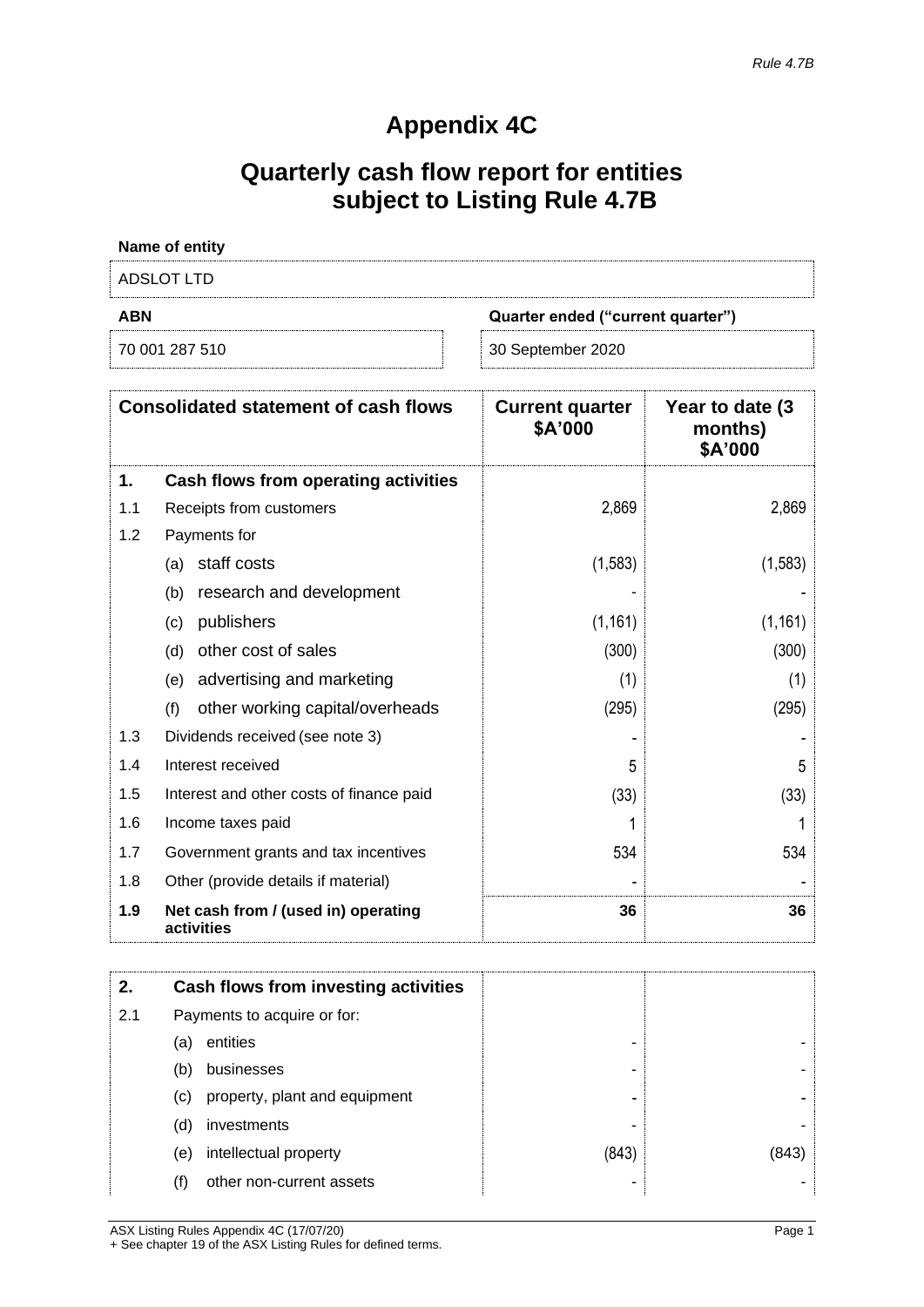|                                            | <b>Consolidated statement of cash flows</b>       | <b>Current quarter</b><br>\$A'000 | Year to date (3)<br>months)<br>\$A'000 |
|--------------------------------------------|---------------------------------------------------|-----------------------------------|----------------------------------------|
| 2.2                                        | Proceeds from disposal of:                        |                                   |                                        |
|                                            | entities<br>(a)                                   |                                   |                                        |
|                                            | (b)<br>businesses                                 |                                   |                                        |
|                                            | property, plant and equipment<br>(c)              |                                   |                                        |
|                                            | (d)<br>investments                                |                                   |                                        |
|                                            | intellectual property<br>(e)                      |                                   |                                        |
|                                            | (f)<br>other non-current assets                   |                                   |                                        |
| 2.3                                        | Cash flows from loans to other entities           |                                   |                                        |
| 2.4<br>Dividends received (see note 3)     |                                                   |                                   |                                        |
| 2.5<br>Other (provide details if material) |                                                   |                                   |                                        |
| 2.6                                        | Net cash from / (used in) investing<br>activities | (843)                             | (843)                                  |

| 3.   | Cash flows from financing activities                                                          |       |       |
|------|-----------------------------------------------------------------------------------------------|-------|-------|
| 3.1  | Proceeds from issues of equity securities<br>(excluding convertible debt securities)          |       |       |
| 3.2  | Proceeds from issue of convertible debt<br>securities                                         |       |       |
| 3.3  | Proceeds from exercise of options                                                             |       |       |
| 3.4  | Transaction costs related to issues of<br>equity securities or convertible debt<br>securities |       |       |
| 3.5  | Proceeds from borrowings                                                                      |       |       |
| 3.6  | Repayment of borrowings                                                                       |       |       |
| 3.7  | Transaction costs related to loans and<br>borrowings                                          |       |       |
| 3.8  | Dividends paid                                                                                |       |       |
| 3.9  | Other (Leased assets)                                                                         | (185) | (185) |
| 3.10 | Net cash from / (used in) financing<br>activities                                             | (185) | (185) |

|     | Net increase / (decrease) in cash and<br>cash equivalents for the period |       |                 |
|-----|--------------------------------------------------------------------------|-------|-----------------|
| 4.1 | Cash and cash equivalents at beginning of<br>period                      | 6,160 | 6,160           |
| 4.2 | Net cash from / (used in) operating<br>activities (item 1.9 above)       | 36    | 36 <sup>1</sup> |
| 4.3 | Net cash from / (used in) investing activities<br>(item 2.6 above)       | (843) | 843).           |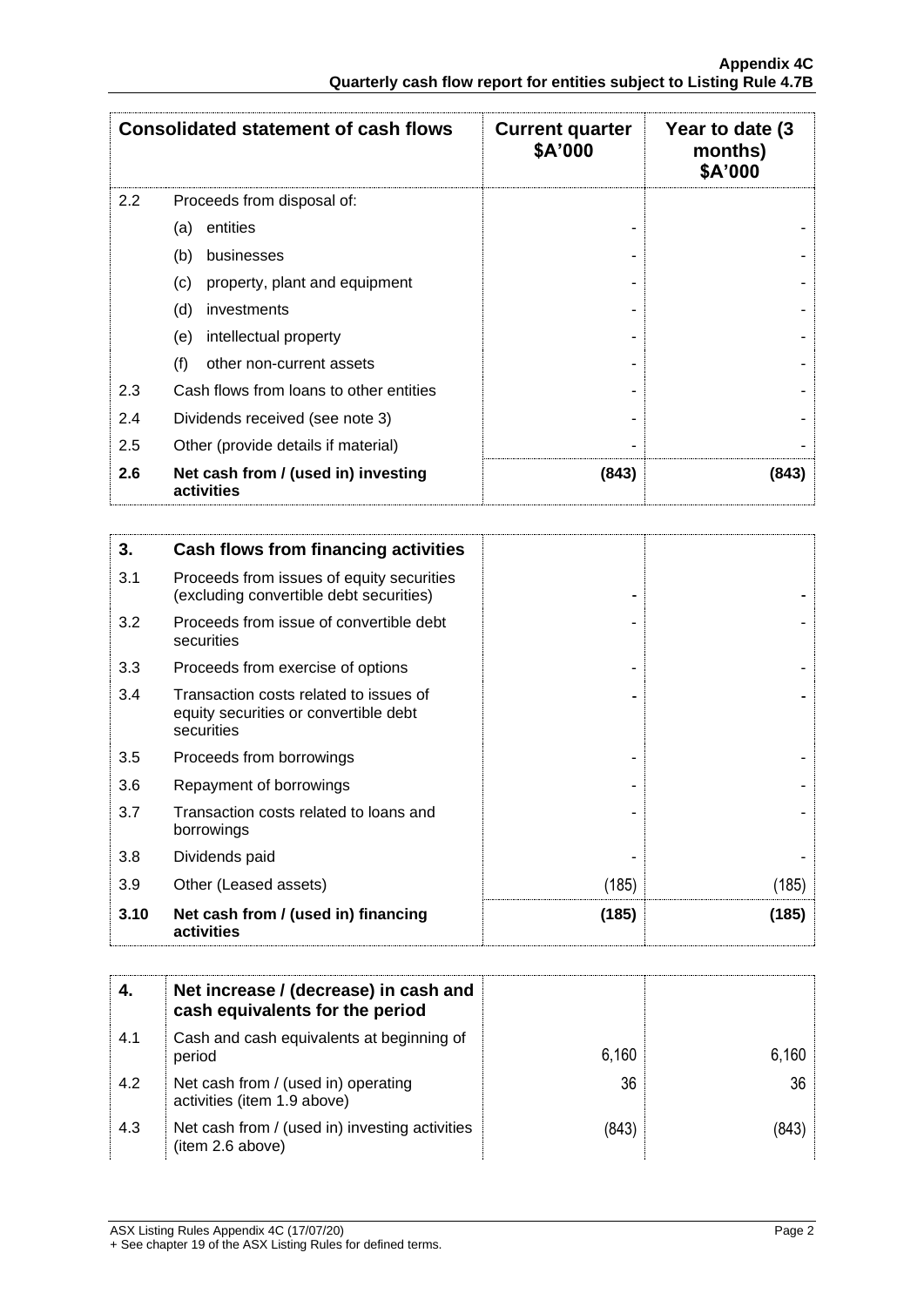| Consolidated statement of cash flows |                                                                    | <b>Current quarter</b><br>\$A'000 | Year to date (3)<br>months)<br>\$A'000 |
|--------------------------------------|--------------------------------------------------------------------|-----------------------------------|----------------------------------------|
| 4.4                                  | Net cash from / (used in) financing activities<br>item 3.10 above) | (185)                             | (185)                                  |
| 4.5                                  | Effect of movement in exchange rates on<br>cash held               | (127)                             | (127)                                  |
| 4.6                                  | Cash and cash equivalents at end of<br>period                      | 5,041                             | 5.041                                  |

| 5.  | Reconciliation of cash and cash<br>equivalents<br>at the end of the quarter (as shown in the<br>consolidated statement of cash flows) to the<br>related items in the accounts | <b>Current quarter</b><br>\$A'000 | <b>Previous quarter</b><br>\$A'000 |
|-----|-------------------------------------------------------------------------------------------------------------------------------------------------------------------------------|-----------------------------------|------------------------------------|
| 5.1 | <b>Bank balances</b>                                                                                                                                                          | 4,515                             | 4,631                              |
| 5.2 | Call deposits                                                                                                                                                                 | 526                               | 1,529                              |
| 5.3 | <b>Bank overdrafts</b>                                                                                                                                                        |                                   |                                    |
| 5.4 | Other (provide details)                                                                                                                                                       | -                                 |                                    |
| 5.5 | Cash and cash equivalents at end of<br>quarter (should equal item 4.6 above)                                                                                                  | 5,041                             | 6,160                              |

| 6.  | Payments to related parties of the entity and their<br>associates                                                                                           | <b>Current quarter</b><br><b>\$A'000</b> |
|-----|-------------------------------------------------------------------------------------------------------------------------------------------------------------|------------------------------------------|
| 6.1 | Aggregate amount of payments to related parties and their<br>associates included in item 1                                                                  |                                          |
| 6.2 | Aggregate amount of payments to related parties and their<br>associates included in item 2                                                                  |                                          |
|     | Note: if any amounts are shown in items 6.1 or 6.2, your quarterly activity report must include a description of, and an<br>explanation for, such payments. |                                          |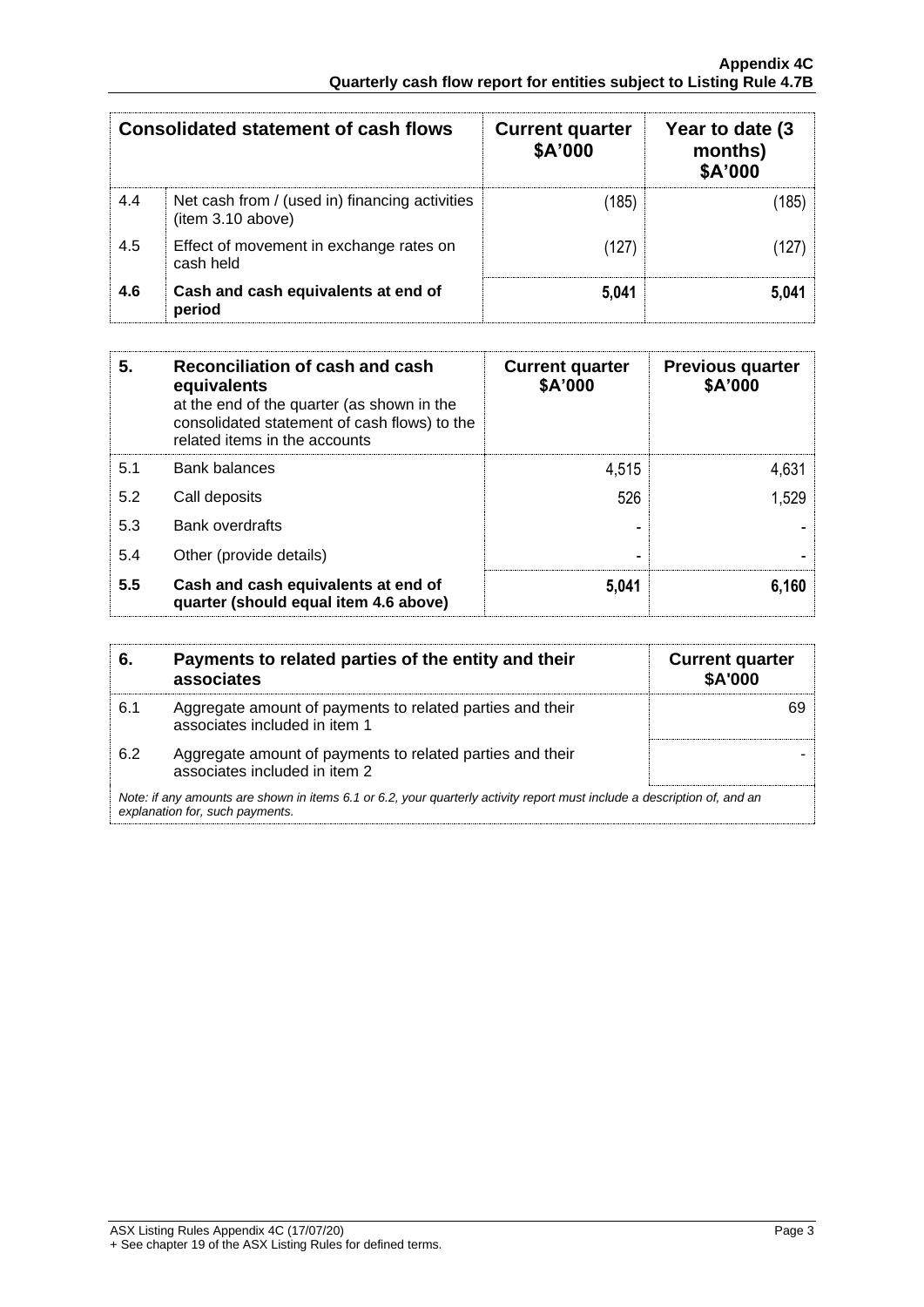| 7.                                                                                                                                                                                                                                                                                                                                                                                                                                                                                                                                                   | <b>Financing facilities</b><br>Note: the term "facility' includes all forms of financing<br>arrangements available to the entity.<br>Add notes as necessary for an understanding of the<br>sources of finance available to the entity.                                                                                                               | <b>Total facility</b><br>amount at quarter<br>end<br>\$A'000 | Amount drawn at<br>quarter end<br>\$A'000 |
|------------------------------------------------------------------------------------------------------------------------------------------------------------------------------------------------------------------------------------------------------------------------------------------------------------------------------------------------------------------------------------------------------------------------------------------------------------------------------------------------------------------------------------------------------|------------------------------------------------------------------------------------------------------------------------------------------------------------------------------------------------------------------------------------------------------------------------------------------------------------------------------------------------------|--------------------------------------------------------------|-------------------------------------------|
| 7.1                                                                                                                                                                                                                                                                                                                                                                                                                                                                                                                                                  | Loan facilities (i)                                                                                                                                                                                                                                                                                                                                  | 167                                                          | 167                                       |
| 7.2                                                                                                                                                                                                                                                                                                                                                                                                                                                                                                                                                  | Credit standby arrangements                                                                                                                                                                                                                                                                                                                          | ۰                                                            |                                           |
| 7.3                                                                                                                                                                                                                                                                                                                                                                                                                                                                                                                                                  | Other (please specify)                                                                                                                                                                                                                                                                                                                               | ۰                                                            |                                           |
| 7.4                                                                                                                                                                                                                                                                                                                                                                                                                                                                                                                                                  | <b>Total financing facilities</b>                                                                                                                                                                                                                                                                                                                    | 167                                                          | 167                                       |
| 7.5                                                                                                                                                                                                                                                                                                                                                                                                                                                                                                                                                  | Unused financing facilities available at quarter end                                                                                                                                                                                                                                                                                                 |                                                              |                                           |
| 7.6                                                                                                                                                                                                                                                                                                                                                                                                                                                                                                                                                  | Include in the box below a description of each facility above, including the lender, interest<br>rate, maturity date and whether it is secured or unsecured. If any additional financing<br>facilities have been entered into or are proposed to be entered into after quarter end,<br>include a note providing details of those facilities as well. |                                                              |                                           |
| (i) In May, the Group's US subsidiary Adslot Inc applied for and received a Paycheck<br>Protection Program loan through HSBC USA. It is a no fees loan provided by the US<br>Federal Government for businesses impacted by Covid-19. The loan is for a two-year<br>period, at 1.00% fixed interest rate and the loan payments deferred for the first six months.<br>No collateral or guarantees were required. The Group has submitted an application for full<br>forgiveness of the loan amount as the loan was utilised for allowable expenditure. |                                                                                                                                                                                                                                                                                                                                                      |                                                              |                                           |

| 8.      |           | Estimated cash available for future operating activities                                                                                                                                                               | \$A'000 |  |
|---------|-----------|------------------------------------------------------------------------------------------------------------------------------------------------------------------------------------------------------------------------|---------|--|
| 8.1     |           | Net cash from / (used in) operating activities (item 1.9)                                                                                                                                                              | 36      |  |
| 8.2     |           | Cash and cash equivalents at quarter end (item 4.6)                                                                                                                                                                    | 5,041   |  |
| 8.3     |           | Unused finance facilities available at quarter end (item 7.5)                                                                                                                                                          |         |  |
| 8.4     |           | Total available funding (item $8.2 +$ item $8.3$ )                                                                                                                                                                     | 5,041   |  |
| 8.5     | item 8.1) | Estimated quarters of funding available (item 8.4 divided by                                                                                                                                                           | N/A     |  |
|         |           | Note: if the entity has reported positive net operating cash flows in item 1.9, answer item 8.5 as "N/A". Otherwise, a<br>figure for the estimated quarters of funding available must be included in item 8.5.         |         |  |
| 8.6     |           | If item 8.5 is less than 2 quarters, please provide answers to the following questions:                                                                                                                                |         |  |
|         | 8.6.1     | Does the entity expect that it will continue to have the current level of net operating<br>cash flows for the time being and, if not, why not?                                                                         |         |  |
|         | Answer:   |                                                                                                                                                                                                                        |         |  |
|         | 8.6.2     | Has the entity taken any steps, or does it propose to take any steps, to raise further<br>cash to fund its operations and, if so, what are those steps and how likely does it<br>believe that they will be successful? |         |  |
| Answer: |           |                                                                                                                                                                                                                        |         |  |
|         | 8.6.3     | Does the entity expect to be able to continue its operations and to meet its business<br>objectives and, if so, on what basis?                                                                                         |         |  |
|         | Answer:   |                                                                                                                                                                                                                        |         |  |
|         |           | Note whom item $0.5$ is loss than $2$ quanters, all of quastions $0.64$ , $0.62$ and $0.62$ above must be approxed                                                                                                     |         |  |